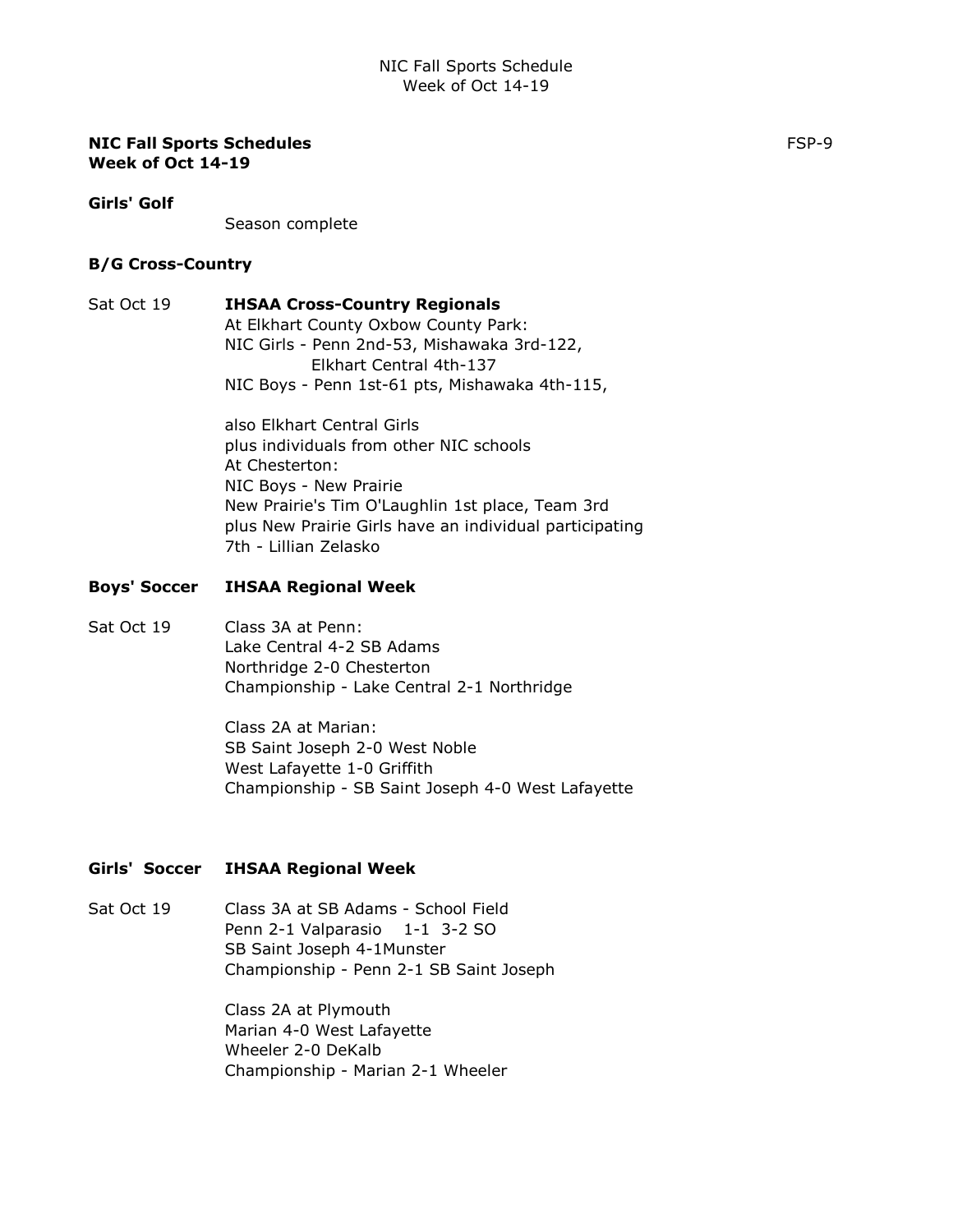# Boys' Tennis

| Sat Oct 19        | <b>IHSAA Team State Finals</b>                                                                                                                                                                                                    |
|-------------------|-----------------------------------------------------------------------------------------------------------------------------------------------------------------------------------------------------------------------------------|
|                   | <b>IHSAA Individual Regionals</b><br>at Portage<br>SB Saint Joseph Singles<br>Daniel Pries won two matches and advances to the Individual<br>State Finals next week-end<br>Bremen doubles defeated in Regional championship match |
| <b>Volleyball</b> | <b>IHSAA Sectionals this week</b>                                                                                                                                                                                                 |
| Wed Oct 16        | <b>Class 4A Sectional at Goshen</b><br>Elkhart Memorial 3-1 Goshen                                                                                                                                                                |
| Thur Oct 17       | Penn 3-0 Elkhart Central<br>Warsaw 3-0 Concord                                                                                                                                                                                    |
| Sat Oct 19        | Elkhart Memorial 3-1 Northridge<br>Penn vs Warsaw<br>Championship - Penn 3-0 Elkhart Memorial                                                                                                                                     |
| Thur Oct 17       | Class 4A at Mishawaka<br>LaPorte 3-0 SB Adams<br>Michigan City 3-0 SB Riley                                                                                                                                                       |
| Sat Oct 19        | LaPorte 3-0 Plymouth<br>Michigan City 3-2 Mishawaka<br>Championship - LaPorte 3-0 Michigan City                                                                                                                                   |
| Thur Oct 17       | <b>Class 3A at Saint Joseph</b><br>Saint Joseph 3-0 SB Clay<br>New Prairie 3-0 SB Washington                                                                                                                                      |
| Sat Oct 19        | Saint Joseph 3-0 Marian<br>New Prairie 3-0 John Glenn<br>Championship - New Prairie 3-1 Saint Joseph                                                                                                                              |
| Thur Oct 17       | <b>Class 3A at Wawasee</b><br>NorthWood 3-0 Wawasee<br>West Noble 3-0 Lakeland                                                                                                                                                    |
| Sat Oct 19        | NorthWood 3-0 Tippecanoe Valley<br>West Noble 3-0 Jimtown<br>Championship - NorthWood 3-0 West Noble                                                                                                                              |